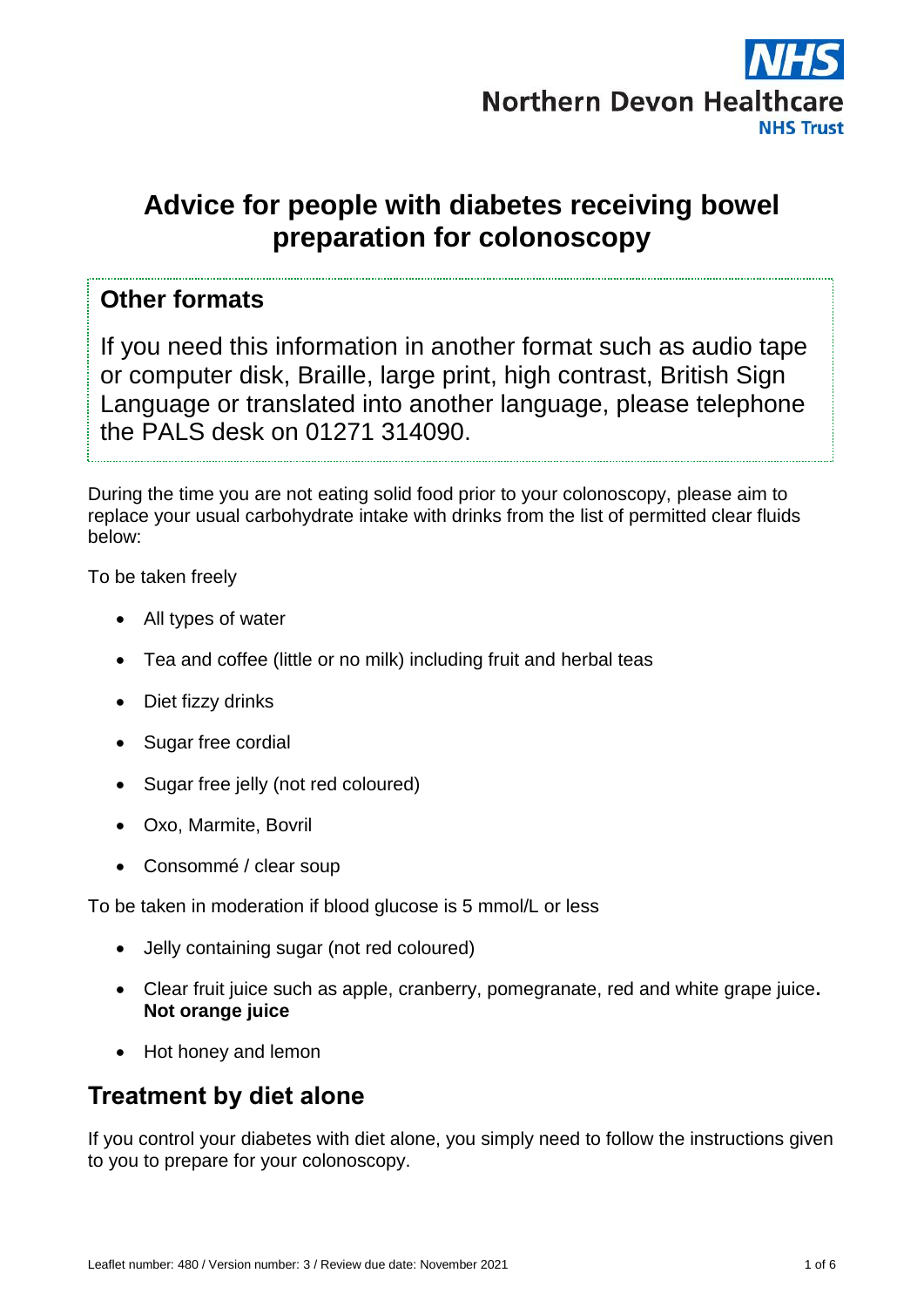# **Treatment by tablets and /or insulin**

The endoscopy booking clerk will offer you the first available appointment for your colonoscopy so that you do not have to go too long without eating and drinking.

A pre-assessment nurse will ask you about your diabetes control and may refer you to the diabetes nurse specialist or consultant gastroenterologist for specific instruction.

### **Adjusting your diabetes medication to prevent hypoglycaemia ('hypo')**

You will need to adjust your treatment the day before and the morning of the procedure to reduce the risk of hypoglycaemia (low blood sugar levels). As a result, your blood sugar levels may be a little higher than usual. This is only temporary in order to maintain your blood sugar levels stable throughout the procedure and you should be back to your usual level of control within 24 to 48 hours.

If you need to make any changes to your diabetes medication or insulin, we strongly advice that you call the **Diabetes Nurse Team at North Devon District Hospital** for advice, well in advance of your appointment.

#### **Tel: 01271 322726**

Monday to Friday, 8am to 5.30pm.

Please leave a message if needed.

### **How to treat hypoglycaemia**

Make sure you have hypo treatment at home, for example:

- 5-6 glucose tablets (if sucked, glucose tablets will be quickly absorbed through the tissues in the mouth and will not interfere with the procedure), or
- 4 large Jelly Babies or 7 large Jelly Beans, or
- Another source of sugar, e.g. 150ml of non-diet fizzy drink or 200ml of clear apple juice

Test your blood sugar again after 10-15 minutes. If it is still below 4.0 mmol/L, repeat the treatment. Hypo treatment can be repeated up to 3 times if your blood sugar stays below 4.0mmol/L.

If you STILL feel you need something further, have a starchy carbohydrate snack, for example:

- a slice of bread or toast
- a couple of plain biscuits e.g. rich tea, plain digestive
- a piece of fruit such as apple or banana

If you have a starchy carbohydrate snack to treat your low blood sugar (during the time of eating no solid food), please contact the **Endoscopy Department** on **01271 349180** as your appointment may need to be rearranged.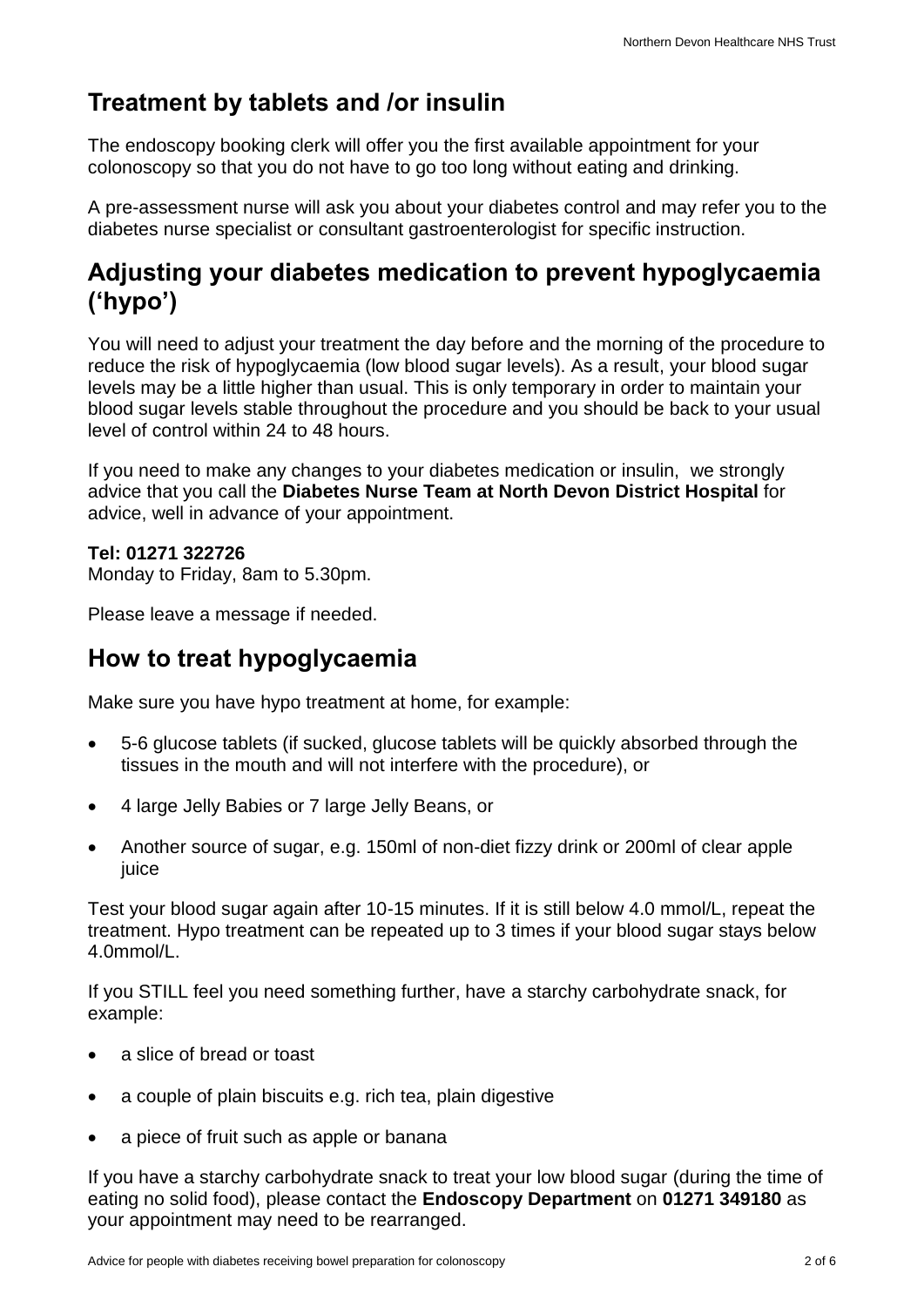# **On the morning of your colonoscopy**

If you have a hypo during the 2 hour time when you are not allowed to eat to drink, please treat with 5 − 6 dextrose tablets or 1 – 2 tubes of 'glucogel' or 'glucoboost' if you have this.

When you travel to and from the hospital for your colonoscopy, carry a hypo treatment such as apple juice.

If you have any symptoms of a low blood sugar such as sweating, dizziness, blurred vision or shaking, please test your blood sugar levels. If it is less than 4.0mmol/L, have 200ml of a clear non-fizzy drink such as clear apple juice. Please then tell the staff at the hospital that you have done this because it is possible that the time of your colonoscopy may need to be re arranged.

Please inform the nursing staff immediately if you feel 'hypo' at any time during the visit.

## **Blood sugar monitoring**

If you test your blood sugar levels, check it as usual, including on the morning of your colonoscopy procedure and carry your equipment with you to the appointment.

If you do not usually test your blood, do not worry as it will be checked on your arrival to the endoscopy department.

# **After your colonoscopy**

We advise that you **bring your own food of choice** to have after your procedure.

### **How to adjust your insulin in preparation for your colonoscopy**

#### **People who take tablets to control their diabetes (or take the once weekly subcutaneous injection)**

Please follow the chart below.

| <b>Tablets</b>                                           | Day prior to<br>procedure | <b>Morning of</b><br>procedure | <b>Restarting after the</b><br>procedure                                                                                              |
|----------------------------------------------------------|---------------------------|--------------------------------|---------------------------------------------------------------------------------------------------------------------------------------|
| <b>Acarbose</b>                                          | Omit dose                 | Omit morning<br>dose           | Bring tablets to<br>Endoscopy. Take tablets<br>after procedure or when<br>they are next due (once<br>eating and drinking<br>normally) |
| <b>Meglitinide</b><br>(e.g. Repaglinide,<br>Nateglinide) | Omit dose                 | Omit morning<br>dose           | Bring tablets to<br>Endoscopy. Take after<br>procedure or when they<br>are next due (once eating<br>and drinking normally)            |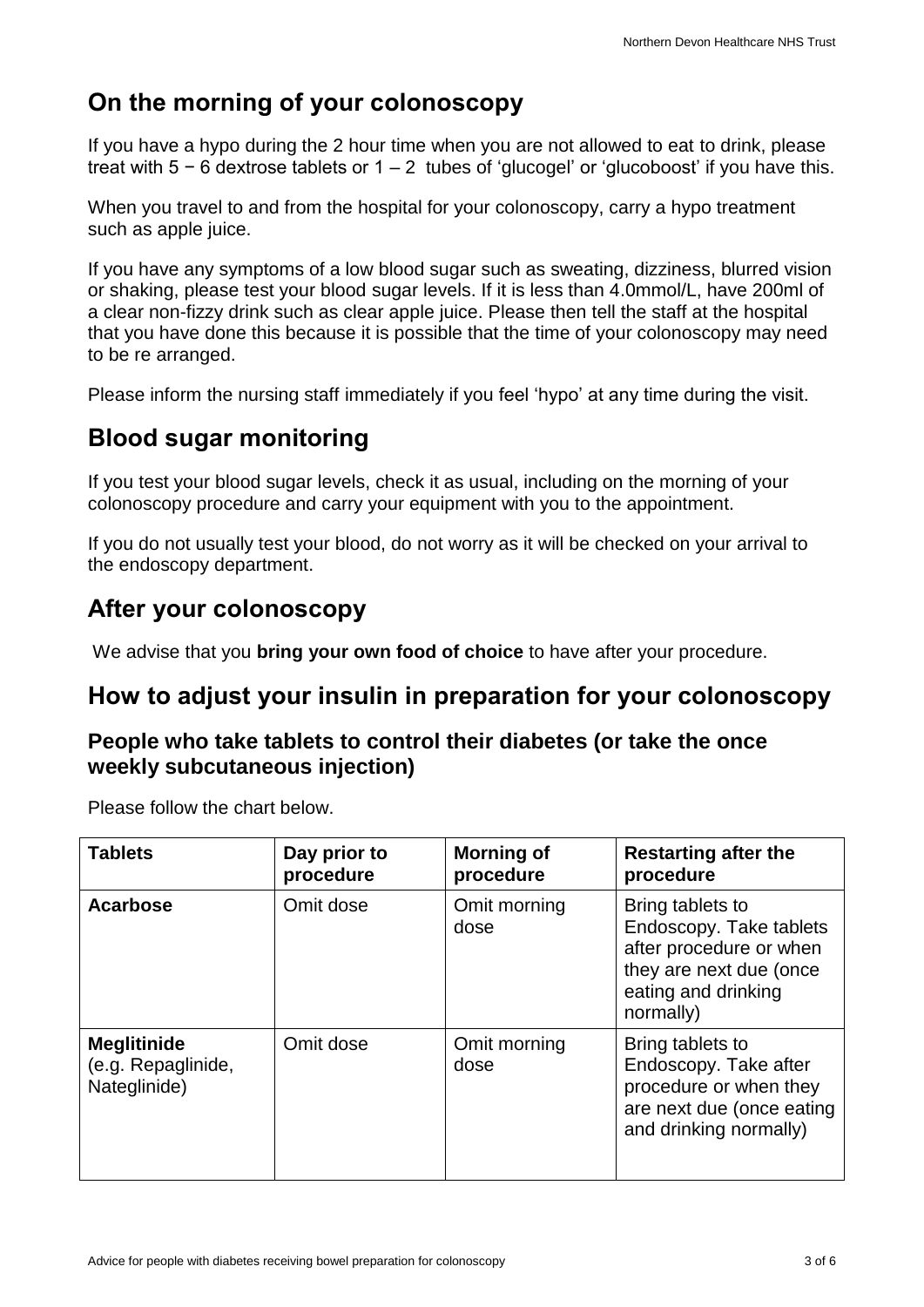| <b>Metformin</b>                                                                                                                         | If having breakfast<br>take normal<br>morning dose<br>only. Omit the rest<br>of the day while<br>not eating. | Omit morning<br>dose          | Bring tablets to<br>Endoscopy. Take after<br>procedure or when they<br>are next due (once eating<br>and drinking normally) |
|------------------------------------------------------------------------------------------------------------------------------------------|--------------------------------------------------------------------------------------------------------------|-------------------------------|----------------------------------------------------------------------------------------------------------------------------|
| <b>Metformin</b><br>(Modified/sustained<br>release)<br>(e.g. Sukkarto SR,<br>Glucophage SR)                                              | Omit dose                                                                                                    | Omit morning<br>dose          | Bring tablets to<br>Endoscopy. Take after<br>procedure or when they<br>are next due (once eating<br>and drinking normally) |
| Sulphonylurea<br>(e.g. Gliclazide,<br>Glipizide,<br>Glimepiride,<br>Glibenclamide)                                                       | Omit dose                                                                                                    | Omit morning<br>dose          | Bring tablets to<br>Endoscopy. Take after<br>procedure or when they<br>are next due (once eating<br>and drinking normally) |
| Pioglitazone                                                                                                                             | Omit dose                                                                                                    | Omit morning<br>dose          | Bring tablets to<br>Endoscopy. Take after<br>procedure or when they<br>are next due (once eating<br>and drinking normally) |
| <b>DPP IV inhibitor</b><br>(e.g. Sitagliptin,<br>Vildagliptin,<br>Saxagliptin,<br>Alogliptin,<br>Linagliptin)                            | Omit dose                                                                                                    | Omit morning<br>dose          | Bring tablets to<br>Endoscopy. Take after<br>procedure or when they<br>are next due (once eating<br>and drinking normally) |
| <b>GLP 1 analogue</b><br>*(weekly SC<br>injection)*<br>(e.g. Exenatide,<br>Liraglutide,<br>Lixisenatide,<br>*Dulaglutide*<br>*Bydureon*) | If due today omit<br>dose                                                                                    | If due today omit<br>the dose | If omitted pre-procedure<br>can take after procedure<br>(once eating and drinking<br>normally)                             |
| <b>SGLT-2 Inhibitors</b><br>(e.g. Dapagliflozin,<br>Canagliflozin,<br>Empagliflozin)                                                     | Omit dose                                                                                                    | Omit morning<br>dose          | Bring tablets to<br>Endoscopy. Take after<br>procedure or when they<br>are next due (once eating<br>and drinking normally) |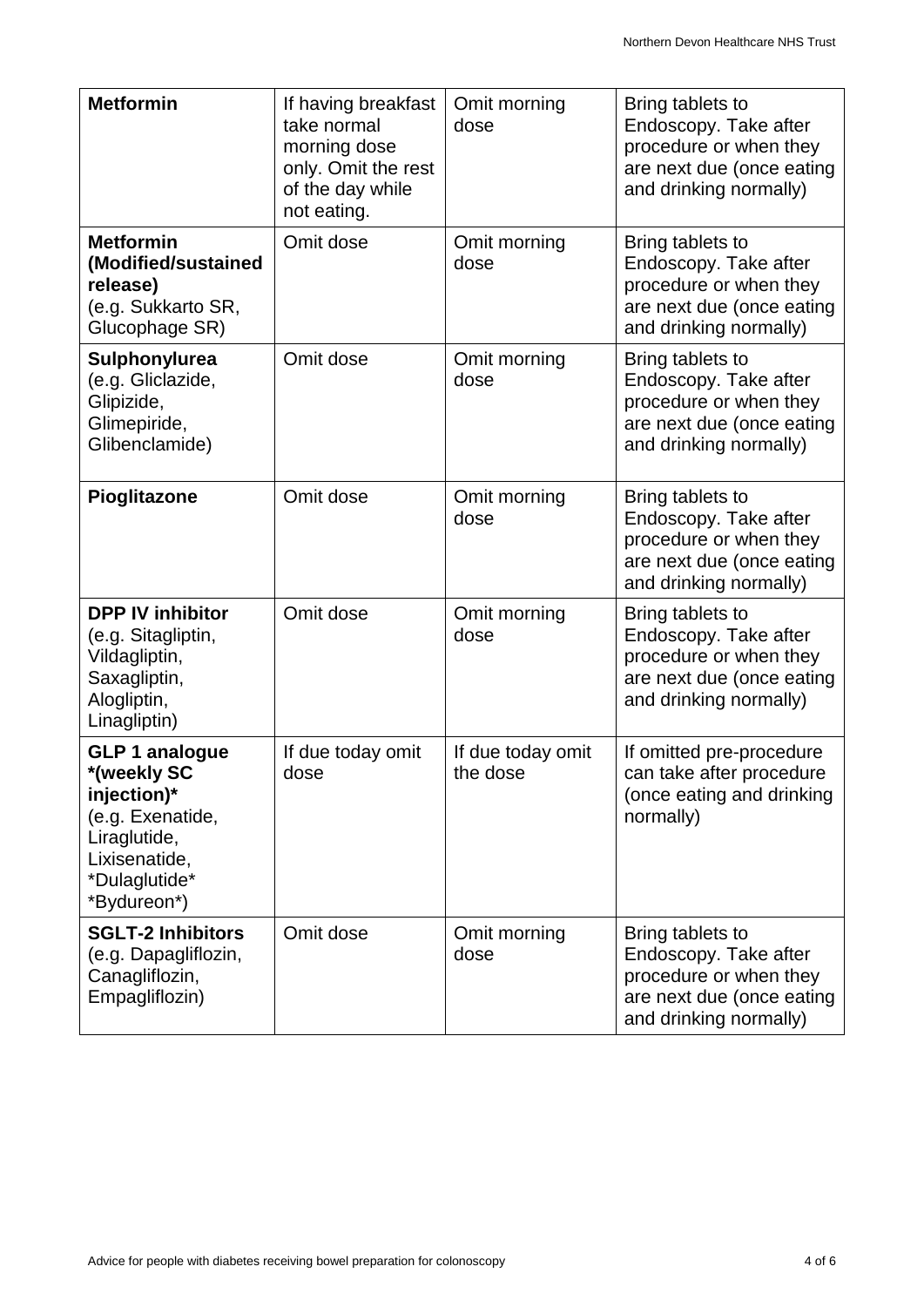### **People who take insulin to control their diabetes**

Please follow the chart below for general guidelines. However, **we strongly advice that you call the Diabetes Nurse Team on 01271 322726** at North Devon Hospital for advice.

| <b>Insulins</b>                                                                                                                                                                                                                                                                        | Day prior to<br>procedure                                                                      | <b>Morning of</b><br>procedure                                                                 | <b>Restarting after</b><br>the procedure                                                       |
|----------------------------------------------------------------------------------------------------------------------------------------------------------------------------------------------------------------------------------------------------------------------------------------|------------------------------------------------------------------------------------------------|------------------------------------------------------------------------------------------------|------------------------------------------------------------------------------------------------|
| <b>Once daily</b><br>(morning)<br>(e.g. Lantus, Levemir,<br>Abasaglar, Insulatard,<br>Humulin I, Insuman<br>Basal, Toujeo)                                                                                                                                                             | Reduce the dose<br>by 20%                                                                      | Reduce dose by<br>20%                                                                          | Day after the<br>procedure resume<br>usual dose (once<br>eating and drinking<br>normally)      |
| <b>Once daily (evening)</b><br>(e.g. Lantus, Levemir<br>Tresiba, Insulatard,<br>Humulin I, Insuman<br>Basal)                                                                                                                                                                           | Reduce dose by<br>20%                                                                          | N/A                                                                                            | Resume normal<br>dose (once eating<br>and drinking<br>normally)                                |
| <b>Twice daily (mixed</b><br>short & long acting<br>insulin)<br>(e.g. Novomix 30,<br>Humulin M3,<br>Humalog Mix 25,<br>Humalog Mix 50,<br>Insuman comb 25,<br>Insuman comb 50)<br>Or Twice daily<br>intermediate or long<br>acting insulin (e.g.<br>Levemir, Humulin I,<br>Insulatard) | Half both the<br>morning and<br>evening dose                                                   | Half the usual<br>morning dose                                                                 | Resume normal<br>dose (once eating<br>and drinking<br>normally)                                |
| Twice daily -<br><b>Separate injections</b><br>of short acting<br>(e.g. Animal Neutral,<br>Novorapid, Humalog,<br>Humulin S, Apidra)<br>and intermediate<br>acting<br>(e.g. Animal Isophane,<br>Insulatard, Humulin I,<br>Insuman)                                                     | Regime complex.<br>Must be tailored by<br>diabetic nurse.<br>*Must refer to<br>diabetic nurse* | Regime complex.<br>Must be tailored by<br>diabetic nurse.<br>*Must refer to<br>diabetic nurse* | Regime complex.<br>Must be tailored by<br>diabetic nurse.<br>*Must refer to<br>diabetic nurse* |